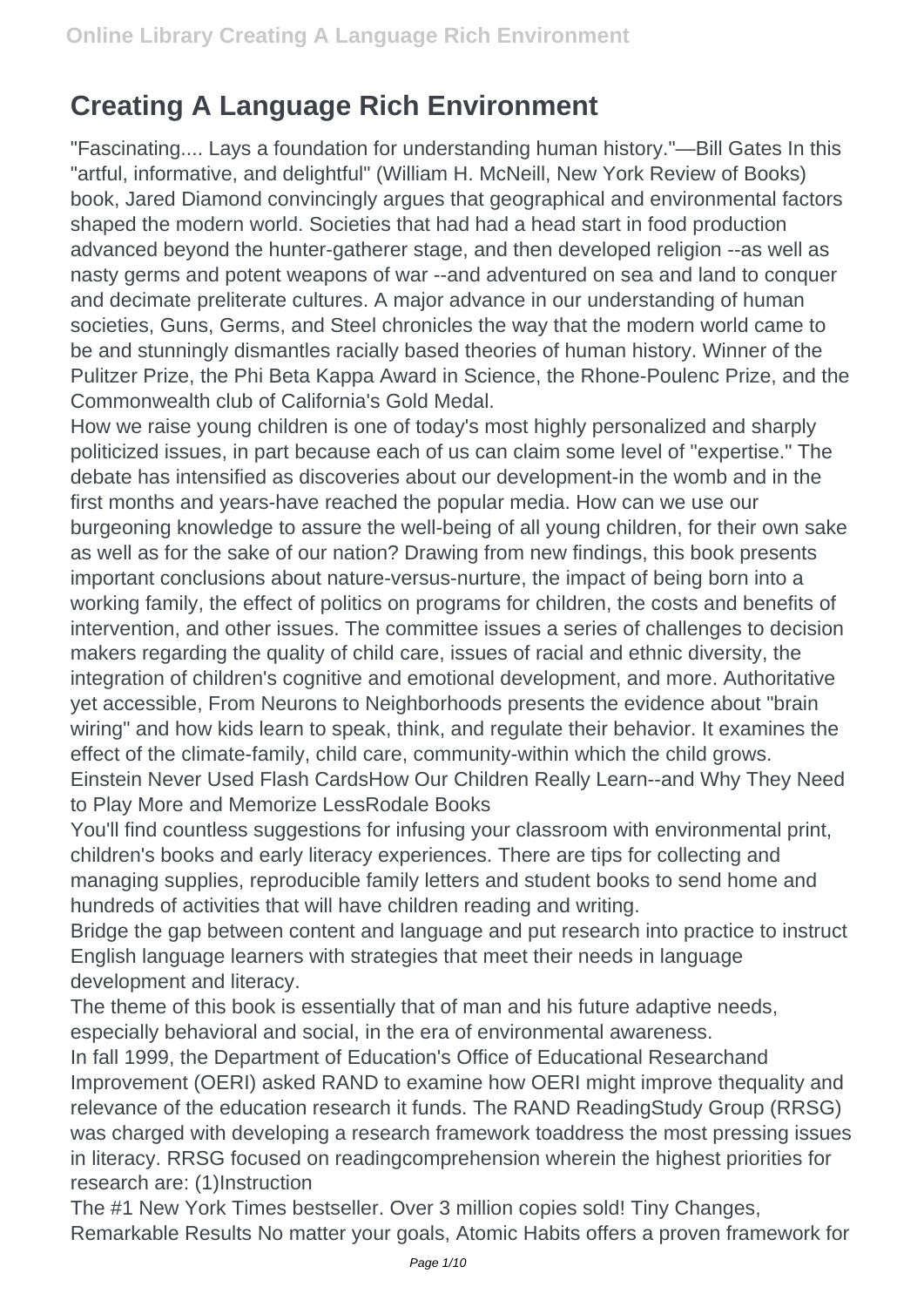## **Online Library Creating A Language Rich Environment**

improving--every day. James Clear, one of the world's leading experts on habit formation, reveals practical strategies that will teach you exactly how to form good habits, break bad ones, and master the tiny behaviors that lead to remarkable results. If you're having trouble changing your habits, the problem isn't you. The problem is your system. Bad habits repeat themselves again and again not because you don't want to change, but because you have the wrong system for change. You do not rise to the level of your goals. You fall to the level of your systems. Here, you'll get a proven system that can take you to new heights. Clear is known for his ability to distill complex topics into simple behaviors that can be easily applied to daily life and work. Here, he draws on the most proven ideas from biology, psychology, and neuroscience to create an easy-to-understand guide for making good habits inevitable and bad habits impossible. Along the way, readers will be inspired and entertained with true stories from Olympic gold medalists, award-winning artists, business leaders, life-saving physicians, and star comedians who have used the science of small habits to master their craft and vault to the top of their field. Learn how to: • make time for new habits (even when life gets crazy); • overcome a lack of motivation and willpower; • design your environment to make success easier; • get back on track when you fall off course; ...and much more. Atomic Habits will reshape the way you think about progress and success, and give you the tools and strategies you need to transform your habits--whether you are a team looking to win a championship, an organization hoping to redefine an industry, or simply an individual who wishes to quit smoking, lose weight, reduce stress, or achieve any other goal.

"Describes how kindergarten teachers can better plan for and teach literacy through careful observation and assessment of students and a deep understanding of their development as learners. Includes planning and monitoring forms"--Provided by publisher.

Educational resource for teachers, parents and kids!

Risk assessment is the cornerstone of contemporary environmental protection. You must find the answers to questions such as: what might be the impacts of the new synthetic chemicals, what problems might arise from the normal operations of industry, what are the chances of accidental releases and how will they impact the environment? Understanding and assessing these risks is essential to sound environmental policy and management. The first book to address the application of the current National Research Council (NRC) risk assessment paradigm to the coastal marine environment, Coastal and Estuarine Risk Assessment covers topics that range from pollutants of emerging concern to bioavailability and bioaccumulation at the suborganismal through landscape levels. It explores the necessary applications for modifying the NRC paradigm and presents a series of steps to actually accomplish an effective assessment using the modified paradigm. The book highlights the logical framework for assessing causation, and measurement of toxicant fate and effect. The chapter authors bring together experiences from academia, private consultants, and government agencies, resulting in a rich mixture of experience and insights. Exploring the science of exposure, effect, and risk in coastal and estuarine environments, Coastal and Estuarine Risk Assessment gives you a building block approach to the fundamental components of risk assessment.

Note: This is the loose-leaf version of Creating Environments for Learning and does not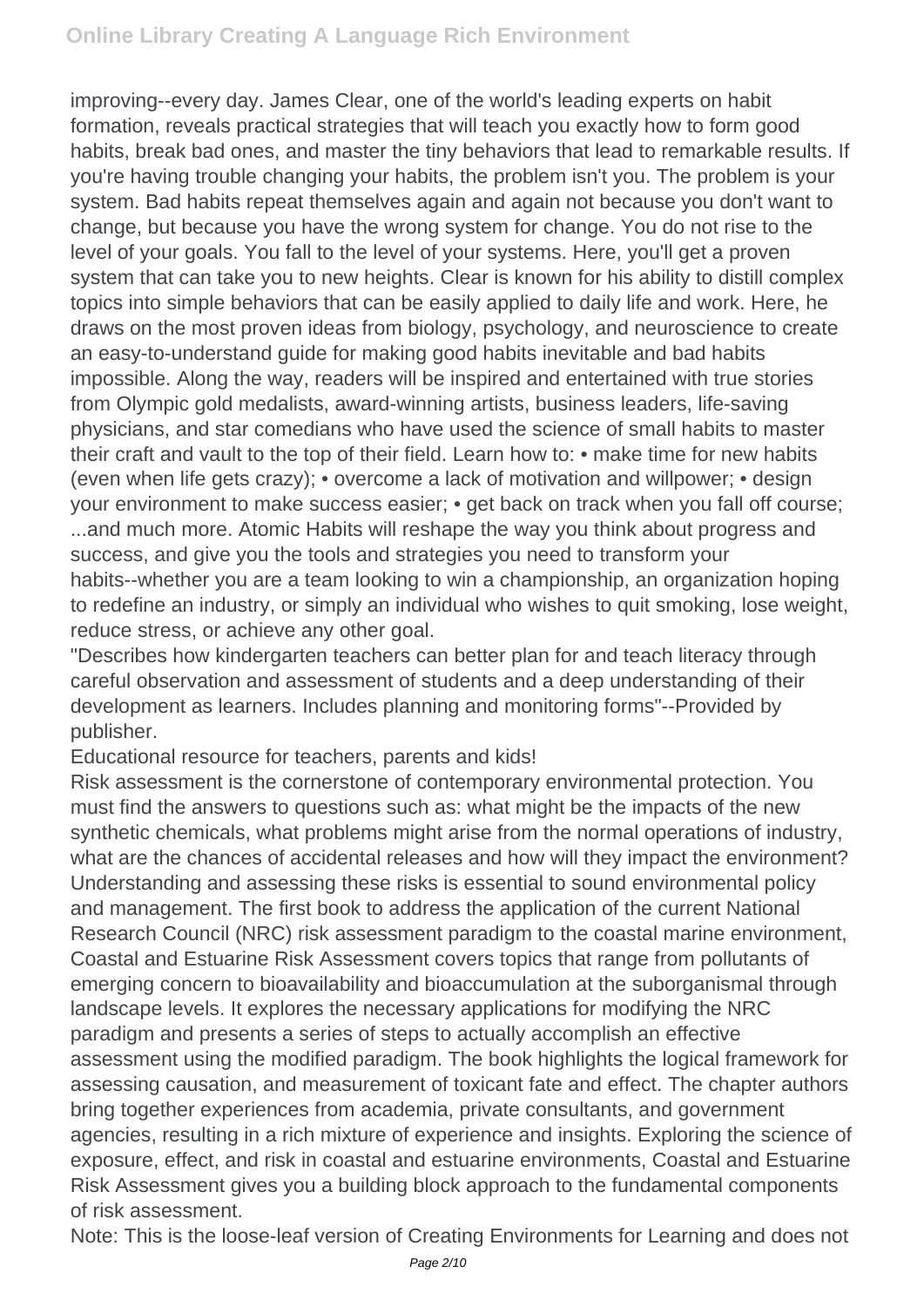include access to the Enhanced Pearson eText. To order the Enhanced Pearson eText packaged with the loose-leaf version, use 0134290003. In this easy-to-read resource, pre- and in-service teachers get practical help for designing play-based environments that ensure effective teaching and learning while meeting national and state standards. Creating Environments for Learning presents basic information and environmental and curricular possibilities through numerous examples, photos, and videos that demonstrate early childhood theories, child development, current research, and curriculum standards and outcomes in action. It emphasizes the importance of considering multiple aspects including the standards and children's interests, developmental levels, and cultural and geographic backgrounds. The new edition includes expanded information on diversity, early childhood theories, working in Kthrough third-grade settings, and 21st century learning initiatives that allow students to be better prepared for early childhood settings. The most current information on research, curriculum standards, and play-based learning, plus numerous examples and over 140 color photos make this resource practical, interesting and understandable for future and practicing teachers in family childcare homes, childcare centers, preschools, and elementary schools. The Enhanced Pearson eText features embedded video and assessments. Improve mastery and retention with the Enhanced Pearson eText\* The Enhanced Pearson eText provides a rich, interactive learning environment designed to improve student mastery of content. The Enhanced Pearson eText is: Engaging. The new interactive, multimedia learning features were developed by the authors and other subject-matter experts to deepen and enrich the learning experience. Convenient. Enjoy instant online access from your computer or download the Pearson eText App to read on or offline on your iPad(R) and Android(R) tablet.\* Affordable. The Enhanced Pearson eText may be purchased stand-alone or with a loose-leaf version of the text for 40-65% less than a print bound book. \* The Enhanced eText features are only available in the Pearson eText format. They are not available in third-party eTexts or downloads. \*The Pearson eText App is available on Google Play and in the App Store. It requires Android OS 3.1-4, a 7" or 10" tablet, or iPad iOS 5.0 or later.

My Toddler Talks is a "must-have" for anyone interested in developing language in young children. Parents, speech language pathologists, and educators will find this book invaluable in helping children to achieve communicative success! You'll learn from an experienced pediatric speech language pathologist specifically how to use play routines to build and accelerate your child's communication skills.MY TODDLER TALKS includes: 25 fun play routines designed to improve your child's speech and language skills Straightforward instructions with many examples to foster understanding and empowerment Step by step directions on how to elicit communication from your child Numerous language stimulation tips, techniques, and strategies Suggested goals to drive results Charts to monitor progress with your child A system to track your child's word growth Ways to incorporate speech development activities into your daily routines Advice on how to maximize your child's potential without causing pressure or frustration Ideas for troubleshooting setbacks Praise For:"As a speech language therapist and parent, I found Kimberly's book useful, practice, and remarkably clear about how to easily stimulate a toddler's language development. The suggestions are helpful for daily interaction and play time with any toddler. I have used these strategies with my clients and had amazing results." - Brooke Berardo, M.A., CCC-SLP & Parent"This informative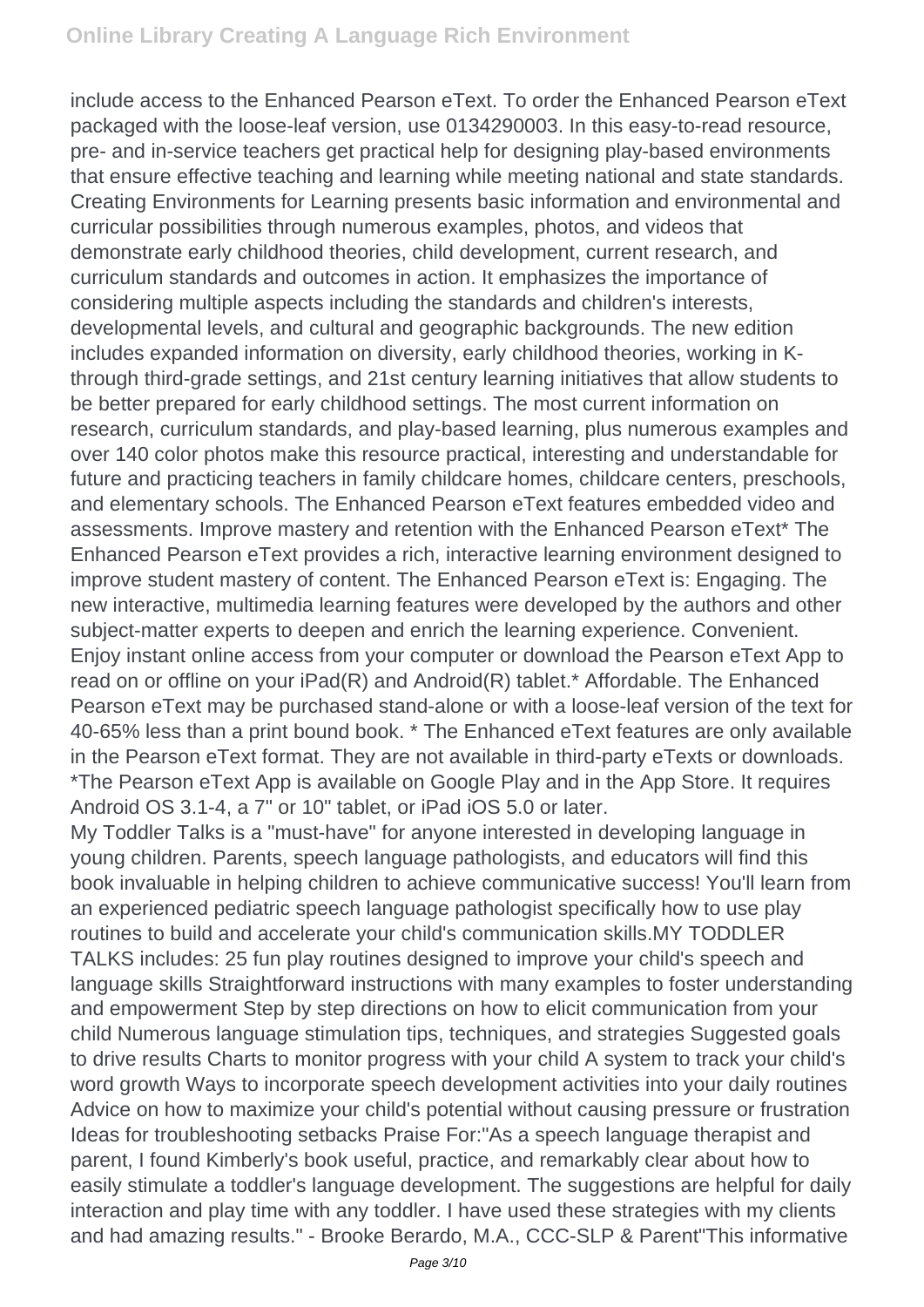and easy-to-follow guide teaches parents how to successfully enhance their child's early communication skills. The fun and hands-on activities are stimulating and effective and can be implemented every day. I will be recommending this book to parents of the young children I work with for years to come." - Elisabeth Cuomo, M.A., CCC-SLP What meanings do your students have for key mathematics concepts? What meanings do you wish them to have? Creating a Language-Rich Math Class offers practical approaches for developing conceptual understandings by connecting concrete, pictorial, verbal, and symbolic representations. The focus is on making mathematics memorable instead of on memorizing. You'll learn strategies for introducing students to math language that gives meaning to the terms and symbols they use everyday; for building flexibility and precision in students' use of math language; and for structuring activities to make them more language-rich. Book Features: Detailed directions for sample games and activities for immediate classroom use; Investigations to Try and Questions for Reflection to assist in implementing these ideas into your practice; Graphic organizer for helping students first understand, solve, and defend their solutions to word problems; Blackline masters of game cards and puzzles (also available at http://www.routledge.com/books/details/9781138916296/) This guide recognizes the challenges teachers face when working with English language learners, and responds with realistic and practical solutions. This book on ELL instruction will help mainstream and preservice teachers better understand how they can make their classrooms a place where English language learners thrive.--[book cover]

"Over Two Million Copies Sold" The Road to Serfdom By Friedrich A. Hayek Condensed Edition The Road to Serfdom is a book written by the Austrian-born economist and philosopher Friedrich von Hayek (1899-1992) between 1940-1943, in which he "[warns] of the danger of tyranny that inevitably results from government control of economic decision-making through central planning." He further argues that the abandonment of individualism and classical liberalism inevitably leads to a loss of freedom, the creation of an oppressive society, the tyranny of a dictator, and the serfdom of the individual. Significantly, Hayek challenged the general view among British academics that fascism (and National Socialism) was a capitalist reaction against socialism. He argued that fascism, National Socialism and socialism had common roots in central economic planning and empowering the state over the individual. Since its publication in 1944, The Road to Serfdom has been an influential and popular exposition of market libertarianism. It has sold over two million copies. The Road to Serfdom was to be the popular edition of the second volume of Hayek's treatise entitled "The Abuse and Decline of Reason," and the title was inspired by the writings of the 19th century French classical liberal thinker Alexis de Tocqueville on the "road to servitude." The book was first published in Britain by Routledge in March 1944, during World War II, and was quite popular, leading Hayek to call it "that unobtainable book," also due in part to wartime paper rationing. It was published in the United States by the University of Chicago Press in September 1944 and achieved great popularity. At the arrangement of editor Max Eastman, the American magazine Reader's Digest published an abridged version in April 1945, enabling The Road to Serfdom to reach a wider popular audience beyond academics. The Road to Serfdom has had a significant impact on twentieth-century conservative and libertarian economic and political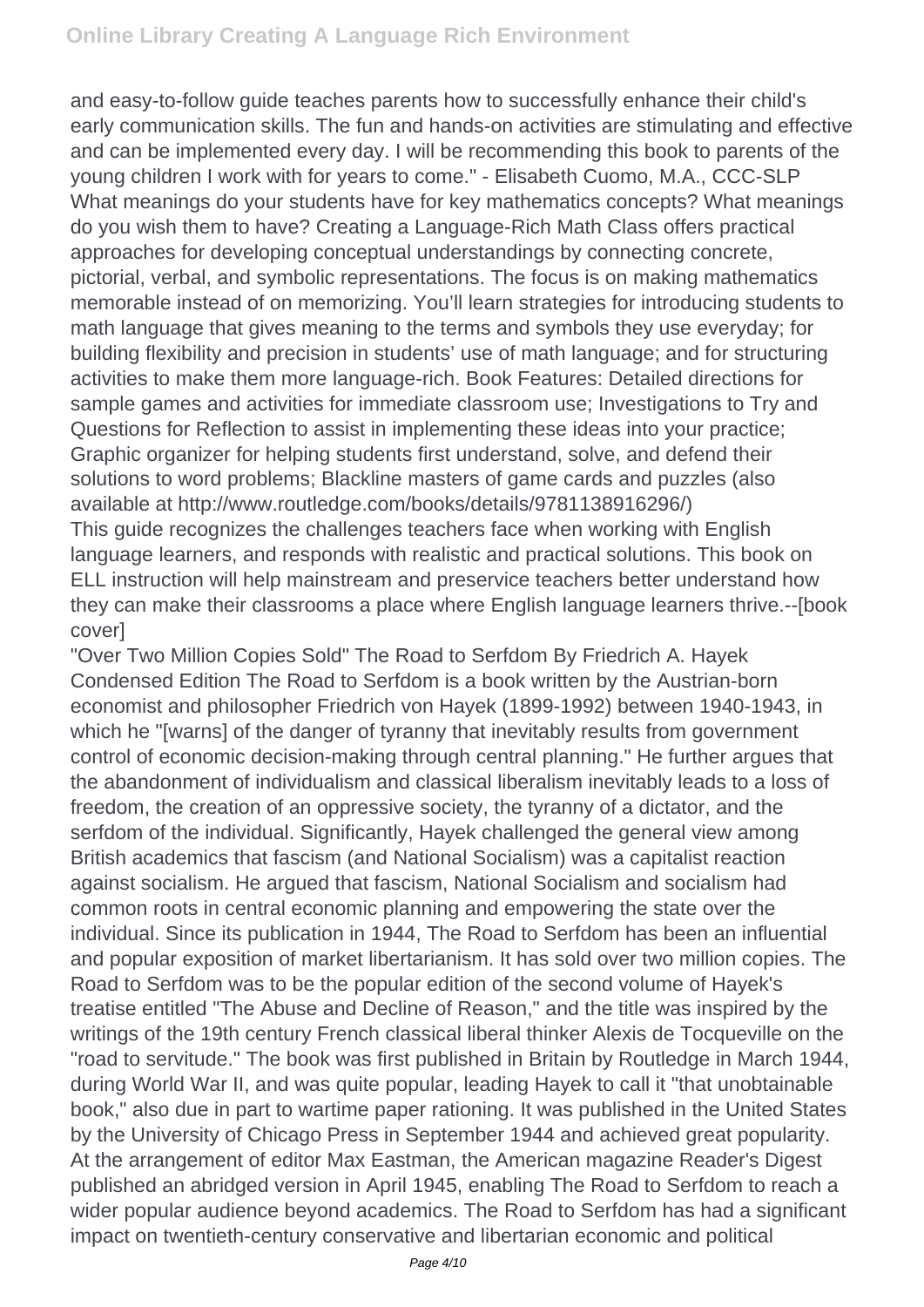discourse, and is often cited today by commentators.

Provides a framework to help all English Language Learners (ELLs) reach their full potential. Topics include content reading strategies that help ELLs overcome the challenges of academic reading.

Language, Literacy and Early Childhood Education is also available as an ebook.Language, Literacy and Early Childhood Education is a comprehensive textbook for pre-service and practising educators. Focusing on language and literacy development and learning in children from birth to the age of eight, the book encompasses four main early childhood settings: the family and community, childcare, the preschool years, and the early years of school. Making explicit links to the Early Years Learning Framework and the Australian Curriculum, this text is based on current research and theoretical perspectives, and includes practical strategies and activities to equip educators with the knowledge and skills they need to effectively support young children's learning of language and literacy.Key FeaturesEmphasis on the key areas of oral language, reading, writing and children's literatureClearly presented links to the Early Years Learning Framework and the Australian CurriculumToolboxes of teaching strategies and ideas that can be implemented in a range of settingsReview questions and activities for each topic, to encourage self-assessment.New to this editionAppendix A: Compendium of Teaching Strategies and Activities for Language and LiteracyAppendix B: Test Your Language and Literacy KnowledgePause and reflect sections: questions to prompt readers to stop and reflect on important topicsProfessional insights features: relevant examples from theory, research and practiceAdditional learning activities and questions to promote deeper understanding and improved practiceNew references to international research in all chaptersAdditional material on children from diverse linguistic and cultural backgroundsCoverage of contemporary trends in literacy education such as visual literacy, multimodal and digital literacyRevised chapters on ICT and Children's Literature.

English language learners (ELLs) often face the difficult challenge of learning both a new language and new subject matter at the same time. In Teaching English Language Learners Across the Content Areas, Judie Haynes and Debbie Zacarian offer strategies, tools, and tips that teachers can use to help ELLs at all levels flourish in mainstream classrooms. This book will show teachers how to \* Determine their ELLs' stages of English language acquisition. \* Modify assignments and assessments in different content areas for ELLs at different stages of language development. \* Ensure that all ELLs participate fully in lesson activities alongside their English-fluent peers. \* Communicate effectively with parents and guardians of students from diverse cultures. Real-life examples of lessons from elementary, middle, and high school that have been modified for ELLs in language arts, math, science, and social studies classes show how to effectively put the authors' recommendations into practice. A glossary of important ELL and ESL terms is included as well, for those who are new to teaching ELLs. Whether novice or veteran, all teachers of ELLs will benefit from this wonderfully practical guide to ensuring that ELLs learn English by learning content--and learn content while learning English.

A teacher's ability to manage the classroom strongly influences the quality of teaching and learning that can be accomplished. Among the most pressing concerns for inexperienced teachers is classroom management, a concern of equal importance to the general public in light of behavior problems and breakdowns in discipline that grab newspaper headlines. But classroom management is not just about problems and what to do when things go wrong and chaos erupts. It's about how to run a classroom so as to elicit the best from even the most courteous group of students. An array of skills is needed to produce such a learning environment. The SAGE Encyclopedia of Classroom Management raises issues and introduces evidence-based, real-world strategies for creating and maintaining well-managed classrooms where learning thrives. Students studying to become teachers will need to develop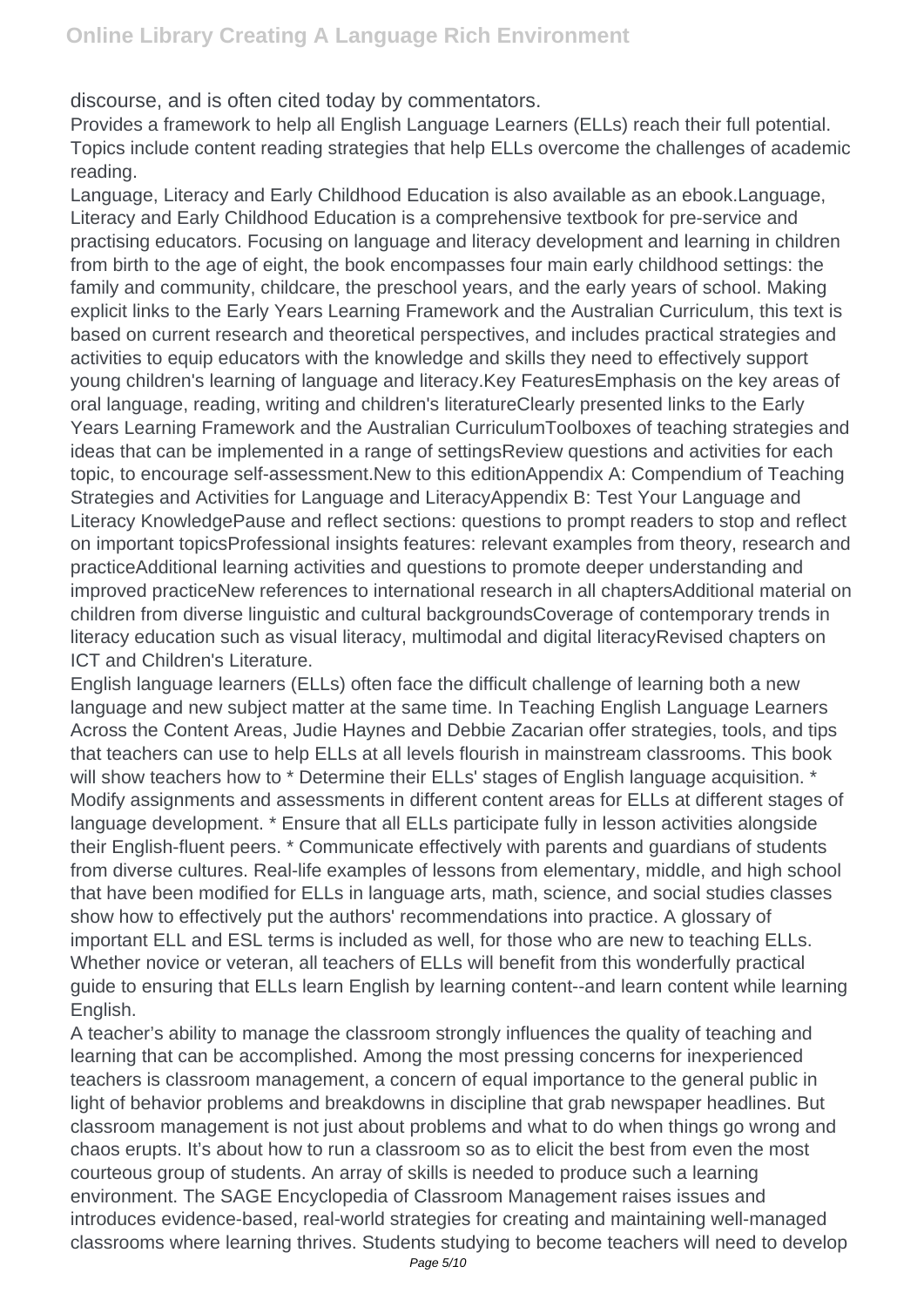their own classroom management strategies consistent with their own philosophies of teaching and learning. It is hoped that this work will help open their eyes to the range of issues and the array of skills they might integrate into their unique teaching styles. Key Features: 325 signed entries organized in A-to-Z fashion across two volumes Reader's Guide grouping related entries thematically References/Further Readings and Cross-References sections Chronology in the back matter Resource Guide in the appendix This encyclopedia is an excellent scholarly source for students who are pursuing a degree or position in the field of education. The SAGE Encyclopedia of Classroom Management is an ideal source for all academic and public libraries.

At circle time, children can investigate cognitive activities together. As you introduce new themes, children learn to help plan curriculum, record ideas, explore language and literacy, and investigate and discuss math and science concepts.

Five brief episodes about two friends, George and Martha, who happen to be hippopotamuses. Reflects the growing interest and deepening reflection upon the Reggio approach, as well as increasing sophistication in adaptation to the American context

Children are already learning at birth, and they develop and learn at a rapid pace in their early years. This provides a critical foundation for lifelong progress, and the adults who provide for the care and the education of young children bear a great responsibility for their health, development, and learning. Despite the fact that they share the same objective - to nurture young children and secure their future success - the various practitioners who contribute to the care and the education of children from birth through age 8 are not acknowledged as a workforce unified by the common knowledge and competencies needed to do their jobs well. Transforming the Workforce for Children Birth Through Age 8 explores the science of child development, particularly looking at implications for the professionals who work with children. This report examines the current capacities and practices of the workforce, the settings in which they work, the policies and infrastructure that set qualifications and provide professional learning, and the government agencies and other funders who support and oversee these systems. This book then makes recommendations to improve the quality of professional practice and the practice environment for care and education professionals. These detailed recommendations create a blueprint for action that builds on a unifying foundation of child development and early learning, shared knowledge and competencies for care and education professionals, and principles for effective professional learning. Young children thrive and learn best when they have secure, positive relationships with adults who are knowledgeable about how to support their development and learning and are responsive to their individual progress. Transforming the Workforce for Children Birth Through Age 8 offers guidance on system changes to improve the quality of professional practice, specific actions to improve professional learning systems and workforce development, and research to continue to build the knowledge base in ways that will directly advance and inform future actions. The recommendations of this book provide an opportunity to improve the quality of the care and the education that children receive, and ultimately improve outcomes for children.

The young reader may fill in the appropriate personal data to complete his "very own" autobiography.

Now in its third edition, The Literate Classroom offers essential information and advice from leading experts about the teaching of primary English to students, NQTs and less confident teachers of literacy. Presenting a range of refreshing and challenging viewpoints from experienced classroom practitioners, this book describes how the theory behind key areas of literacy teaching can be transformed into realistic learning experiences within the classroom. Split into five sections, this book outlines effective measures in inspiring children to become confident with all aspects of literacy through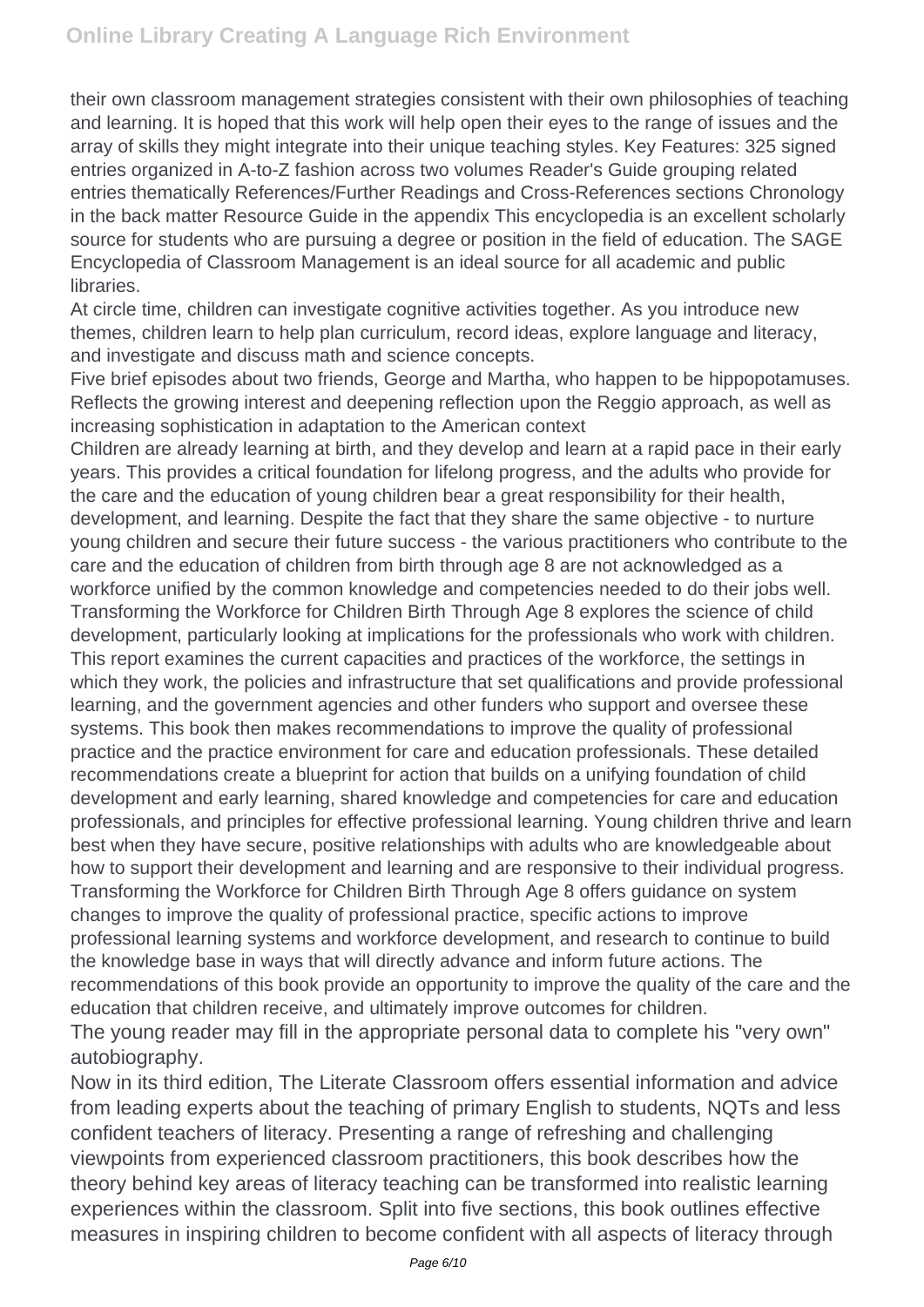speaking and listening, creative approaches to reading and writing and new experiences with poetry and drama. This fully updated edition includes: shared and guided reading and writing guidance on literacy teaching with EAL pupils comprehension through response to children's literature working with drama, ICT, poetry and language study new chapters on speaking and listening, reading aloud to children and children's development as independent readers. This accessible and informative collection is a must-have for all trainee and practising teachers, as well as teaching assistants and support workers, looking to enhance literacy learning in the primary classroom.

Clearly babies come into the world remarkably receptive to its wonders. Their alertness to sights, sounds, and even abstract concepts makes them inquisitive explorers--and learners--every waking minute. Well before formal schooling begins, children's early experiences lay the foundations for their later social behavior, emotional regulation, and literacy. Yet, for a variety of reasons, far too little attention is given to the quality of these crucial years. Outmoded theories, outdated facts, and undersized budgets all play a part in the uneven quality of early childhood programs throughout our country. What will it take to provide better early education and care for our children between the ages of two and five? Eager to Learn explores this crucial question, synthesizing the newest research findings on how young children learn and the impact of early learning. Key discoveries in how young children learn are reviewed in language accessible to parents as well as educators: findings about the interplay of biology and environment, variations in learning among individuals and children from different social and economic groups, and the importance of health, safety, nutrition and interpersonal warmth to early learning. Perhaps most significant, the book documents how very early in life learning really begins. Valuable conclusions and recommendations are presented in the areas of the teacher-child relationship, the organization and content of curriculum, meeting the needs of those children most at risk of school failure, teacher preparation, assessment of teaching and learning, and more. The book discusses: Evidence for competing theories, models, and approaches in the field and a hard look at some day-to-day practices and activities generally used in preschool. The role of the teacher, the importance of peer interactions, and other relationships in the child's life. Learning needs of minority children, children with disabilities, and other special groups. Approaches to assessing young children's learning for the purposes of policy decisions, diagnosis of educational difficulties, and instructional planning. Preparation and continuing development of teachers. Eager to Learn presents a comprehensive, coherent picture of early childhood learning, along with a clear path toward improving this important stage of life for all children.

Of the approximately 7,000 languages in the world, at least half may no longer be spoken by the end of the twenty-first century. Languages are endangered by a number of factors, including globalization, education policies, and the political, economic and cultural marginalization of minority groups. This guidebook provides ideas and strategies, as well as some background, to help with the effective revitalization of endangered languages. It covers a broad scope of themes including effective planning, benefits, wellbeing, economic aspects, attitudes and ideologies. The chapter authors have hands-on experience of language revitalization in many countries around the world, and each chapter includes a wealth of examples, such as case studies from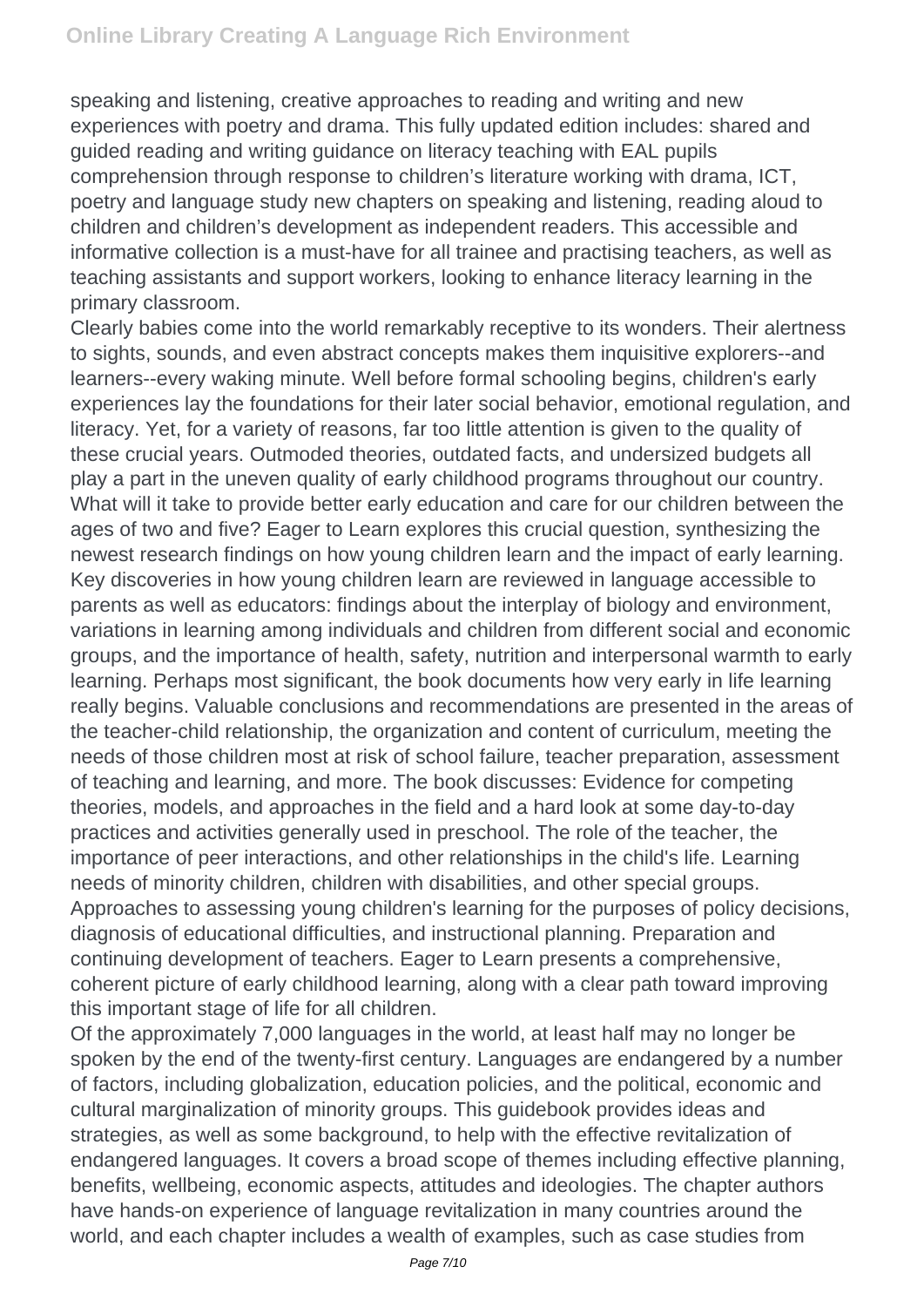specific languages and language areas. Clearly and accessibly written, it is suitable for non-specialists as well as academic researchers and students interested in language revitalization. This book is also available as Open Access on Cambridge Core. "Christakis . . . expertly weaves academic research, personal experience and anecdotal evidence into her book . . . a bracing and convincing case that early education has reached a point of crisis . . . her book is a rare thing: a serious work of research that also happens to be well-written and personal . . . engaging and important." --Washington Post "What kids need from grown-ups (but aren't getting)...an impassioned plea for educators and parents to put down the worksheets and flash cards, ditch the tired craft projects (yes, you, Thanksgiving Handprint Turkey) and exotic vocabulary lessons, and double-down on one, simple word: play." --NPR The New York Times bestseller that provides a bold challenge to the conventional wisdom about early childhood, with a pragmatic program to encourage parents and teachers to rethink how and where young children learn best by taking the child's eye view of the learning environment To a four-year-old watching bulldozers at a construction site or chasing butterflies in flight, the world is awash with promise. Little children come into the world hardwired to learn in virtually any setting and about any matter. Yet in today's preschool and kindergarten classrooms, learning has been reduced to scripted lessons and suspect metrics that too often undervalue a child's intelligence while overtaxing the child's growing brain. These mismatched expectations wreak havoc on the family: parents fear that if they choose the "wrong" program, their child won't get into the "right" college. But Yale early childhood expert Erika Christakis says our fears are wildly misplaced. Our anxiety about preparing and safeguarding our children's future seems to have reached a fever pitch at a time when, ironically, science gives us more certainty than ever before that young children are exceptionally strong thinkers. In her pathbreaking book, Christakis explains what it's like to be a young child in America today, in a world designed by and for adults, where we have confused schooling with learning. She offers real-life solutions to real-life issues, with nuance and direction that takes us far beyond the usual prescriptions for fewer tests, more play. She looks at children's use of language, their artistic expressions, the way their imaginations grow, and how they build deep emotional bonds to stretch the boundaries of their small worlds. Rather than clutter their worlds with more and more stuff, sometimes the wisest course for us is to learn how to get out of their way. Christakis's message is energizing and reassuring: young children are inherently powerful, and they (and their parents) will flourish when we learn new ways of restoring the vital early learning environment to one that is best suited to the littlest learners. This bold and pragmatic challenge to the conventional wisdom peels back the mystery of childhood, revealing a place that's rich with possibility.

7 Steps to Building a Language-Rich Interactive Classroom provides a seven step process that creates a language-rich interactive classroom environment in which all students can thrive. Topics include differentiating instruction for students at a variety of language proficiencies, keeping all students absolutely engaged, and creating powerful learning supports.

a practical routine for learning in all content areas (k-12)

Designed for speech-language pathologists to enhance emergent literacy intervention for preschool and kindergarten-age children, this book includes 90 lessons addressing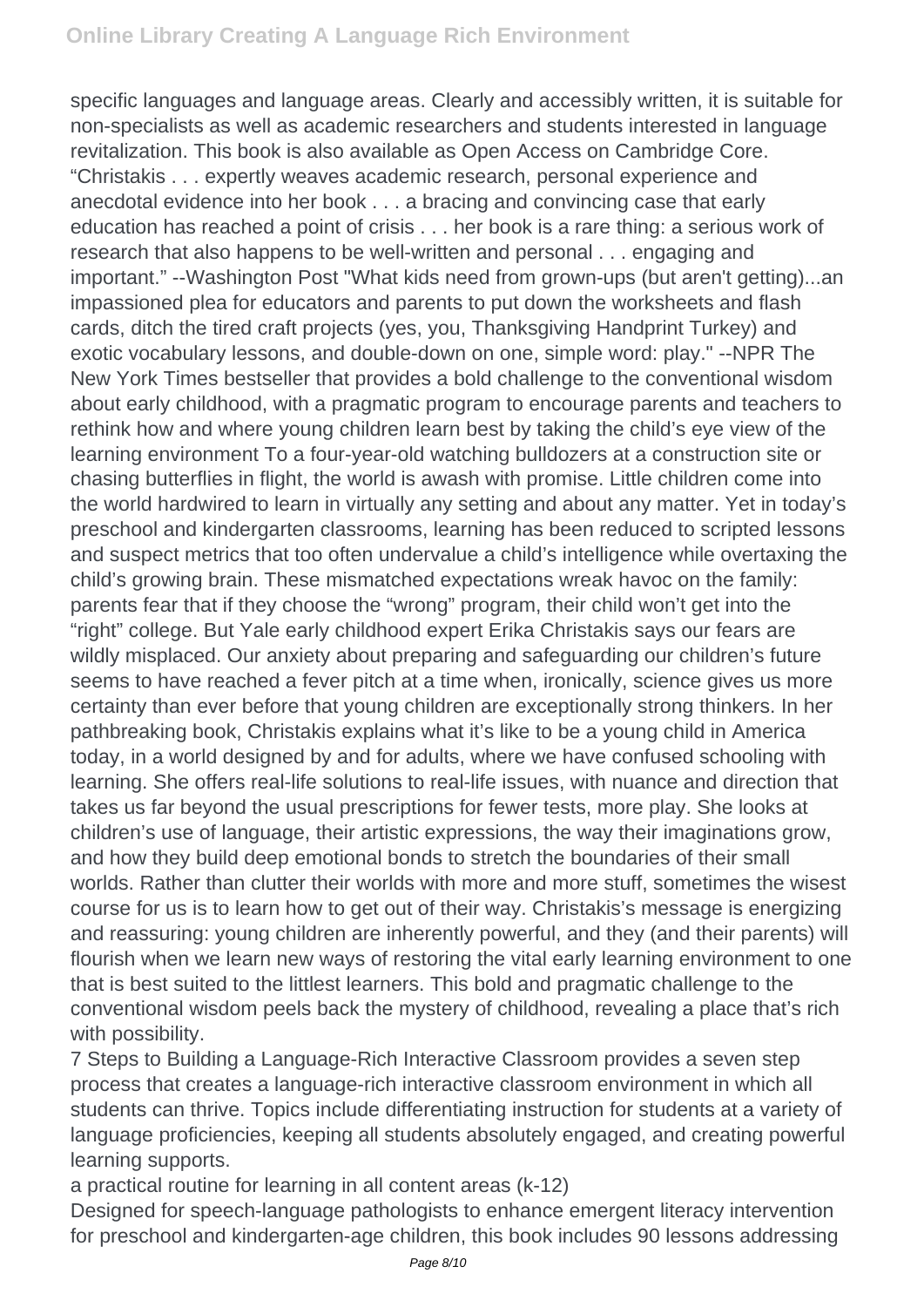key areas of emergent literacy: phonological awareness, print concepts, alphabet knowledge, emergent writing, inferential language, and vocabulary. These lessons are suitable for use in clinical settings as well as in collaboration with classroom teachers. Also included are an overview of emergent literacy, differentiation recommendations, and suggestions for lesson integration across the key areas.

"Many parents do not know that the simple act of speaking to a child, even before he or she can respond, stimulates the child to learn speech. This book shows how babies learn and encourages parents to use all settings—from parks to stores to car rides—as opportunities for rewarding exchanges."

This book will show you how to use the pain you are going through from your divorce or broken relationship to learn how to become a whole and happy individual.

" ... A practical guide designed to help early childhood teachers take advantage of the unique opportunity provided by the common core state standards. It offers strategies for planning and presenting vocabulary instruction and for monitoring children's word learning progress, along with helpful appendices that provide specific guidance on which words to teach"--Cover, page [4].

Reviewers Rave About This Book! "I would purchase this book for all of my intervention team and it would serve as a professional text for team meetings and discussions throughout the school year. It has the potential to support what is going on at the upper grade levels in the area of literacy instruction." -Felicia Hobbs, Gibbs Magnet School, Arkansas "The uniquely positive features of this text are its relevancy to preschool and kindergarten classrooms across the country and the ease and style in which it is written." -Patricia H. Kostell, Educational Consultant, South Carolina Filled with research-based ideas for creating a supportive climate for young children while engaging them in meaningful and useful instruction, this well illustrated and userfriendly book is just what teachers need to build strong foundations in early literacy. Take a Peek into the Book: Presents specific ideas to support English Language Learners. Features a full discussion on learning climates and environments Provides information on creating an atmosphere of trust and support and an organized environment so often missing from other literacy books that focus exclusively on language and literacy. (Chapter 2) Highlights actual teaching strategies and activities that can be implemented in terms of oral language and early reading and writing development. (Chapter 3) Focuses on how to involve families as partners in the literacy development of children. (Chapter 4) Includes useful and authentic assessment strategies paired with easy-to-use and camera-ready tools to evaluate growth and development. (Chapter 5)

Describes the philosophy of the Daily 5 teaching structure and includes a collection of literacy tasks for students to complete daily.

Now Available in Paperback! In Einstein Never Used Flashcards highly credentialed child psychologists, Kathy Hirsh-Pasek, Ph.D., and Roberta Michnick Golinkoff, Ph.D., with Diane Eyer, Ph.D., offer a compelling indictment of the growing trend toward accelerated learning. It's a message that stressed-out parents are craving to hear: Letting tots learn through play is not only okay-it's better than drilling academics! Drawing on overwhelming scientific evidence from their own studies and the collective research results of child development experts, and addressing the key areas of development-math, reading, verbal communication, science, self-awareness, and social